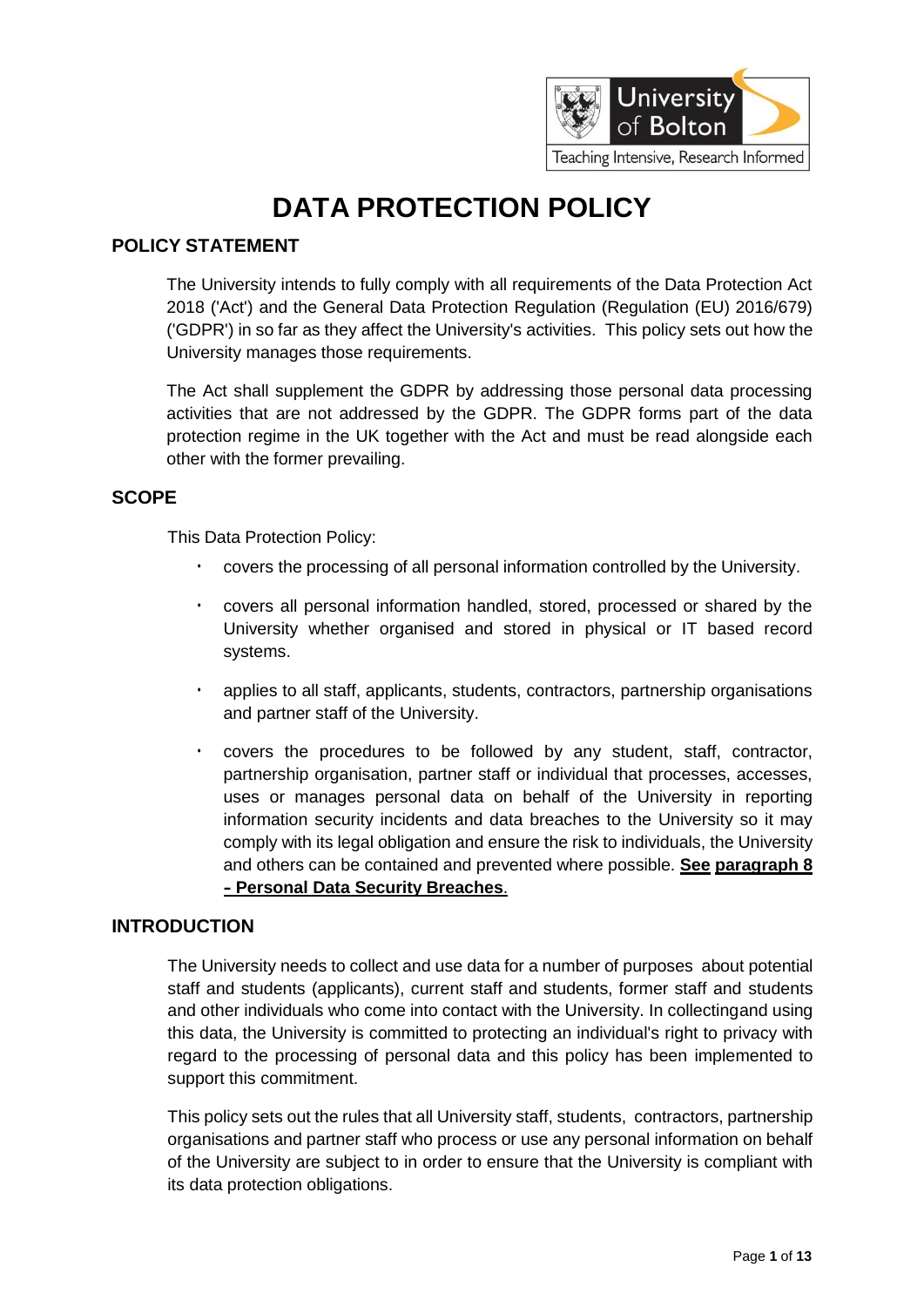The Act and the GDPR govern the collection, holding, processing and retention of all personal data relating to living individuals. The purpose being to ensure that those organisations and individuals, who collect, store and use that data do not abuse it, and process the data in accordance with the following Data Protection Principles, that personal data shall:

- i) be processed lawfully, fairly and in a transparent manner;
- ii) be collected for specified, explicit and legitimate purposes and not further processed in a manner that is incompatible with those purposes;
- iii) be adequate, relevant and limited to what is necessary in relation to the purposes for which they are processed;
- iv) be accurate and kept up to date;
- v) not be kept for longer than is necessary for those purposes;
- vi) be processed in a manner that ensures appropriate security of the personal data, including protection against unauthorised or unlawful processing and against accidental loss, destruction or damage.

The University and its staff, students, contractors, partnership organisations and partner staff that process or use personal data on behalf of the University must comply and be able to demonstrate compliance with these principles and ensure that they are followed at all times.

The Act and the GDPR covers **all personal data that is held electronically, including databases, email and the Internet as well as manual filing systemseg. paper records.**

## **POLICY STATEMENTS**

## **1. Policy Status**

This policy is not part of the formal contract of employment, but it is a condition of all employment contracts that employees will familiarise themselves with and follow the policies and procedures of the University from time to time. Failure to follow the policy can result in disciplinary action being taken.

Compliance with this policy is a condition of the student contract to abide by the University's regulations, policies and procedures. Failure to follow the policy can result in disciplinary action being taken.

All partner and contractor agreements must include appropriate data protection clauses relating to the University's Data Protection Policy and approved procedures for recording, using and/or processing personal data.

## **2. Responsibilities**

The legal responsibility for compliance lies with the University who is the 'data controller' as registered with the Information Commissioner's Office (Registration Number No. 25888188) and any 'data processor' that processes personal data on behalf of the University.

Responsibility for compliance is delegated to senior management members and data protection champions within the Centres, Academic Schools and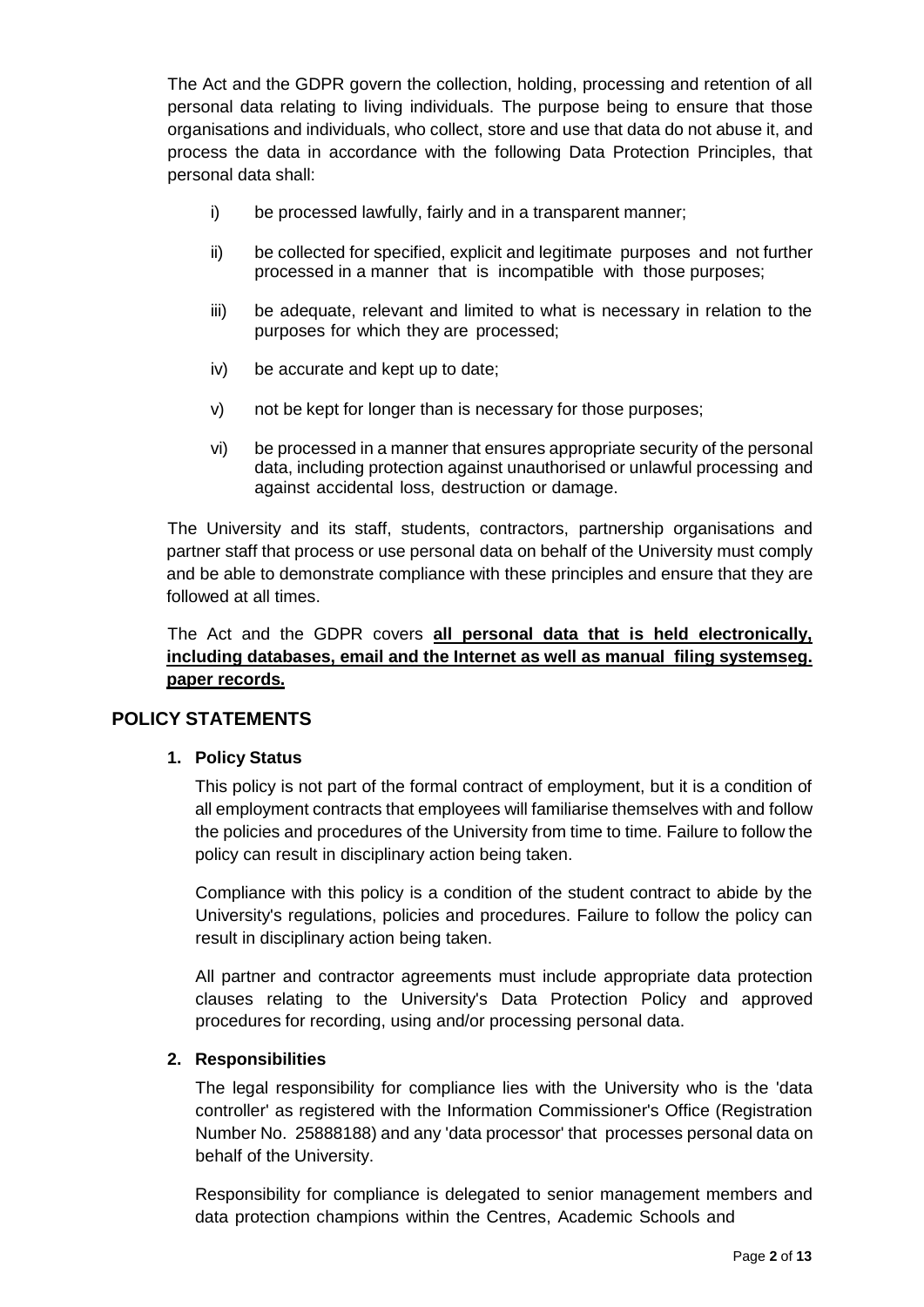Professional Support Services who are responsible for encouraging and facilitating data processing best practice within the University. However,compliance with this policy is the responsibility of everyone within the University who processes personal information.

#### **3. Lawful Basis for Processing**

The University may only process personal data fairly and lawfully and for specified purposes to ensure that personal data is processed without prejudicing the rights and freedoms of data subjects.

In order to process non-special category personal data, processing activities must meet at least one of the following lawful bases:

- consent of the data subject;
- necessary for the performance of a contract with the data subject;
- necessary due to a legal obligation;
- necessary to protect someone's vital interests;
- necessary for the performance of a task carried out in the public interest or in the exercise of official authority;
- necessary for the legitimate interests of the University or a third party.

It is necessary for the University to collect, process and use student data in order to perform the contract between the student and the University in providing teaching and education support services and a condition of staff employment that they agree to the University processing certain personal information as part of the University's obligations.

"Special category personal data" includes information about an individual's racial or ethnic origin, political opinions, gender, religion and beliefs, sexual orientation, physical or mental health, trade union membership, genetic or biometric data.

In order to process personal data that is categorised as "special category personal data" at least one of the following conditions must be met (together with one of the legal bases for processing non-special category personal data, as listed above):

- explicit consent of the data subject;
- necessary for employment or social security and social protection law;
- necessary to protect someone's vital interests;
- necessary for the establishment, exercise or defence of a legal claim;
- necessary for reasons of substantial public interest;
- necessary for purposes of medical or health care;
- relates to personal data that is manifestly made public by the data subject;
- necessary for reasons of substantial public interest (provided that it is proportionate to the aim pursued and takes into account the privacy rights of the data subject);
- necessary for archiving purposes in the public interest, scientific or historical research purposes or statistical purposes if it is subject to certain safeguards;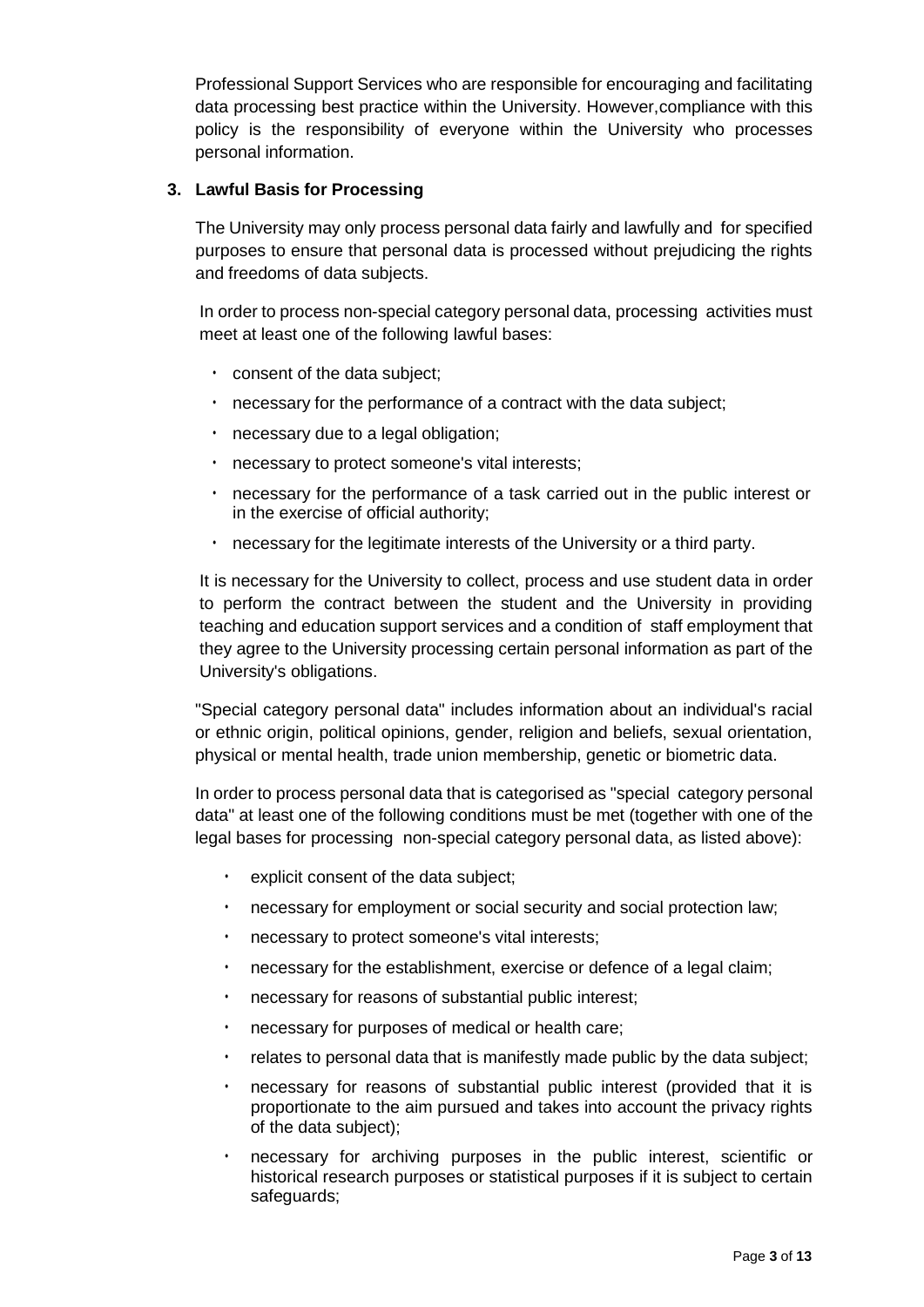- necessary for reasons of public health;
- necessary for the purposes of medicine, the provision of health or social care.

Personal data relating to criminal convictions and offences including the alleged commission of offences or proceedings for offences or alleged offences should be treated in the same way to "special category personal data".

Any processing will be proportionate and relate to the provision of services by the University.

## **4. Information Disclosure**

The University requires all staff, students, contractors, partnership organisations and partner staff to be vigilant and exercise caution when asked to provide personal data held on another individual. In particular, they must ensure that personal information is not disclosed either orally or in writing to any unauthorisedpersonnel.

It is a **criminal offence** under the Act to knowingly or recklessly:

- handle personal data without the consent of the data controller;
- procure or disclose the personal data of another person without the consent of the data controller; or
- retain personal data, after it has been obtained, without the consent of the data controller.

## **5. Data Processing**

As and when staff, students, contractors, partnership organisations and partner staff are required to collect personal data, they must adhere to the requirements of this policy and any applicable local guidelines.

Students may process personal data in connection with their studies. Thisapplies whether or not those activities are carried out on equipment owned by theUniversity and whether or not they are carried out on University premises. If they do, they should be advised to inform their tutor, who will make any necessary enquiries with the Data Protection Officer.

## **6. Data Security**

The University is committed to data protection by design and default. All staff, students, contractors, partnership organisations and partner staff must ensure that any personal information, which they hold, is kept securely and that theytake appropriate technical and organisational security precautions by seeking to ensure the following:

- personal information is not disclosed orally or in writing, or in any other way, intentionally or otherwise to any unauthorised personnel (internally or externally);
- source documents are kept in a lockable cabinet or drawer or room;
- computerised data is password protected;
- data kept on discs or data storage devices are stored securely and encrypted;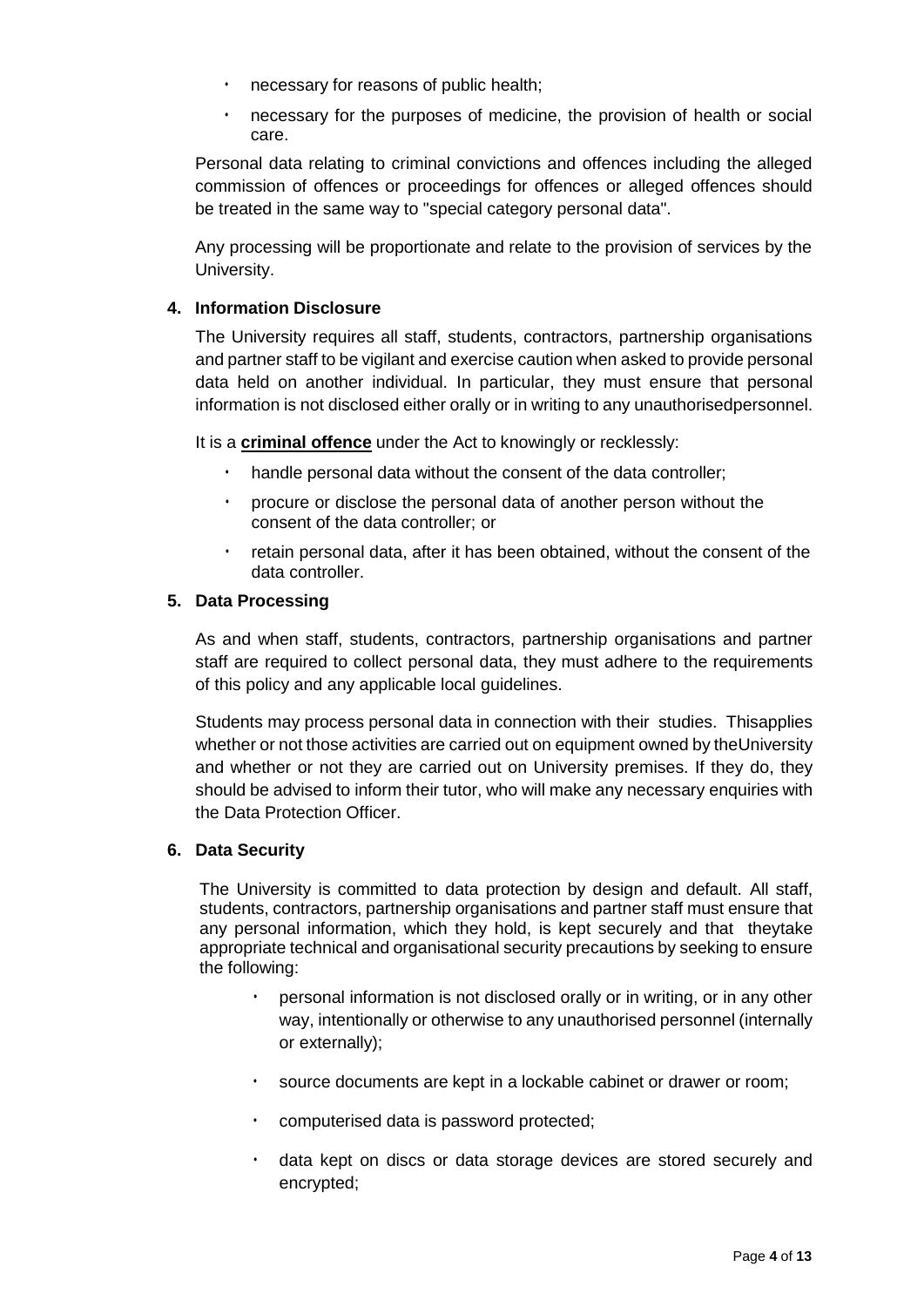- ensure individual passwords are kept confidential and are not disclosed to other personnel enabling log-in under another individual's personal username and password;
- logged on PCs are not left unattended where personal data is visible on screen to unauthorised personnel;
- screensavers are used at all times:
- paper-based records containing personal data must never be left where unauthorised personnel can read or gain access to them.

When manual records are no longer required, they should be shredded orbagged and disposed of securely and the hard drives of redundant PCs should be wiped clean.

Off-site use of personal data presents a greater risk of loss, theft or damage and the institutional and personal liability that may accrue from the off-site use of personal data is similarly increased. For these reasons, staff and others should:

- only take personal data off-site when absolutely necessary and for the shortest possible time;
- take particular care when laptops or personal machines are used to process personal data at home or in locations outside of the University, they are kept secure at all times.

Different types of information require different security measures. Proper classification is vital to ensuring effective data security and management. The **Information Classification Guidance** at **Appendix 1** determines how different types of information should be managed and is applicable to all information held by the University.

It is a **criminal offence** under the Act to knowingly or recklessly:

- re-identify de-identified personal data without the consent of the data controller who de-identified the personal data; or
- process personal data that has been re-identified without the consent of the data controller responsible for the de-identification.

The [Information Security Policy, Internet Security Policy,](https://www.bolton.ac.uk/assets/Uploads/Information-Security-Policy-2021-22.pdf) [Acceptable Use Policy](https://www.bolton.ac.uk/assets/Uploads/Student-Acceptable-Use-Policy-2021-22.pdf) and [Guidance on Security with Mobile Devices](https://www.bolton.ac.uk/assets/Uploads/Regulations-for-the-use-of-Computer-Facilities-2020-21.pdf) must be read in conjunction with this policy.

## **7. Information Asset Register**

In order to understand and manage the risks to the University's information it is necessary for the University to keep and maintain an information asset register detailing the personal information that the University holds and processes in all areas of the University.

Responsibility for maintaining and keeping up-to-date schedules of the information asset register, which relate to the areas of activity in the University, shall be delegated to the Data Protection Champion of each area. The Data Protection Officer shall be custodian of the institutional information asset register, comprised of the consolidated schedules, and will undertake an annual review of the schedules with the Data Protection Champion.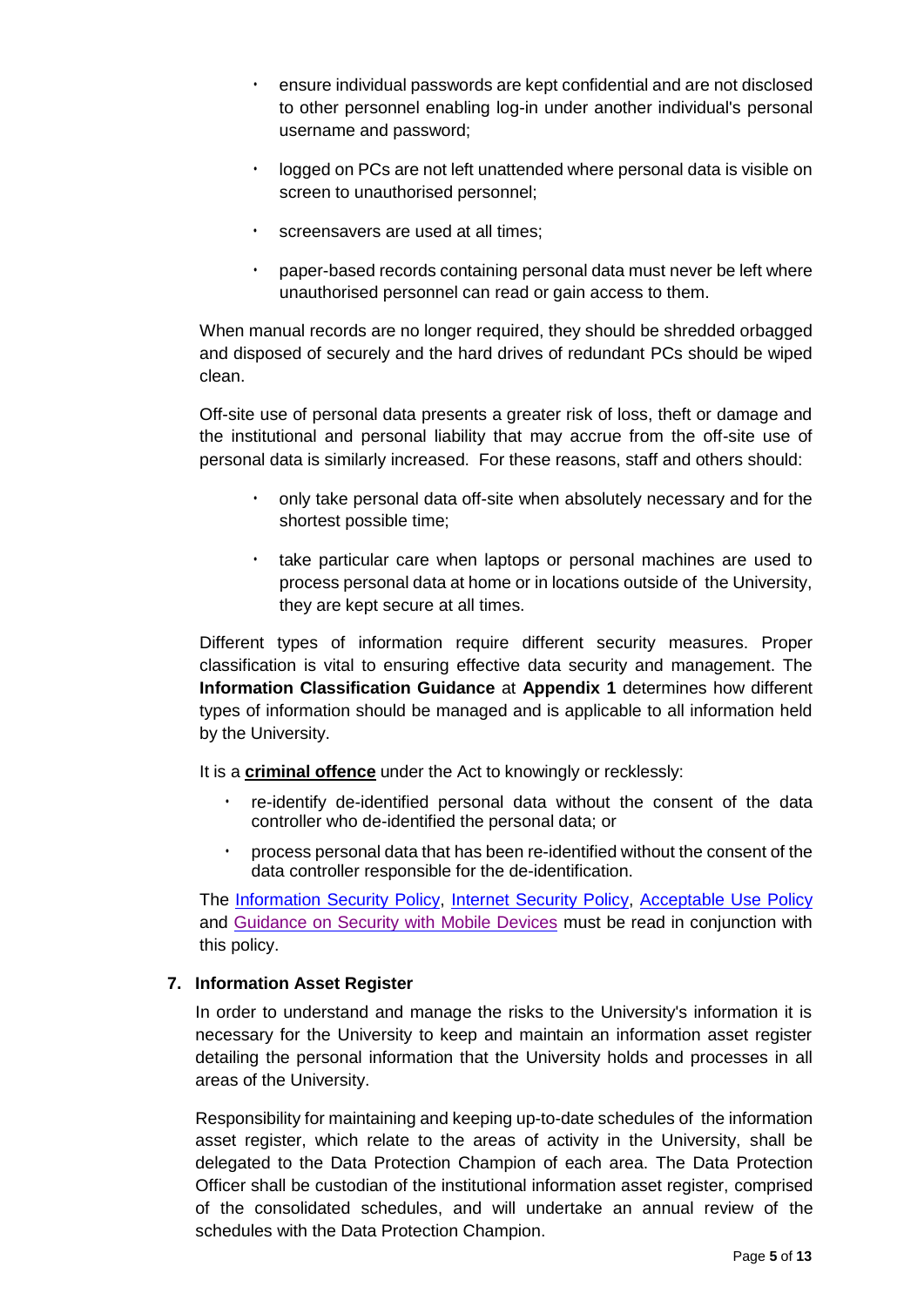## **8. Personal Data Security Breaches**

The University has a legal requirement to report certain types of personal data breach to the Information Commissioner's Office within **72 hours** of becoming aware of the breach, where feasible, and if there is the likelihood of a **high risk** to an individual's rights and freedoms, the breach must be reported to those that have been affected. Failure to notify a breach when required to do so may result in the University incurring a significant fine.

A personal data breach means **'a breach of security leading to the destruction, loss, alteration, unauthorised disclosure of, or access to, personal data transmitted, stored or otherwise processed'.** A personal data breach can be broadly defined as a security incident that has affected the confidentiality, integrity or availability of personal data.

**Any student, staff, contractor, partnership organisation, partner staff or individual that processes, accesses, uses or manages personal data on behalf of the University is responsible for immediately reporting information security incidents and data breaches to the University so it maycomply with this legal obligation and ensure the risk to individuals, the University and others can be contained and prevented where possible.**

Information security incidents and data breaches **must** be immediately reported to the Data Protection Officer at [dpo@bolton.ac.uk, H](mailto:dpo@bolton.ac.uk)ead of Information Systems and Technology and Registrar following the **Data Breach Management Procedure** at **Appendix 2**.

All staff and students should be aware that any breach of the Act and the GDPR could result in the University's disciplinary procedures being invoked.

## **9. Rights of Individuals**

An individual has the following rights:

- i) to withdraw consent where that is the legal basis of the University processing personal data;
- ii) to request access to information held about them, the purpose for which the information is being used and those to whom it is, has or can be disclosed to;
- iii) to prevent data processing for direct marketing reasons;
- iv) to restrict the processing of personal data in certain situations eg. where there is a complaint about accuracy;
- v) to object to the processing of personal data in certain situations eg. sending and receipt of direct marketing material;
- vi) to be forgotten, that is their details to be removed from systems that the University uses to process personal data: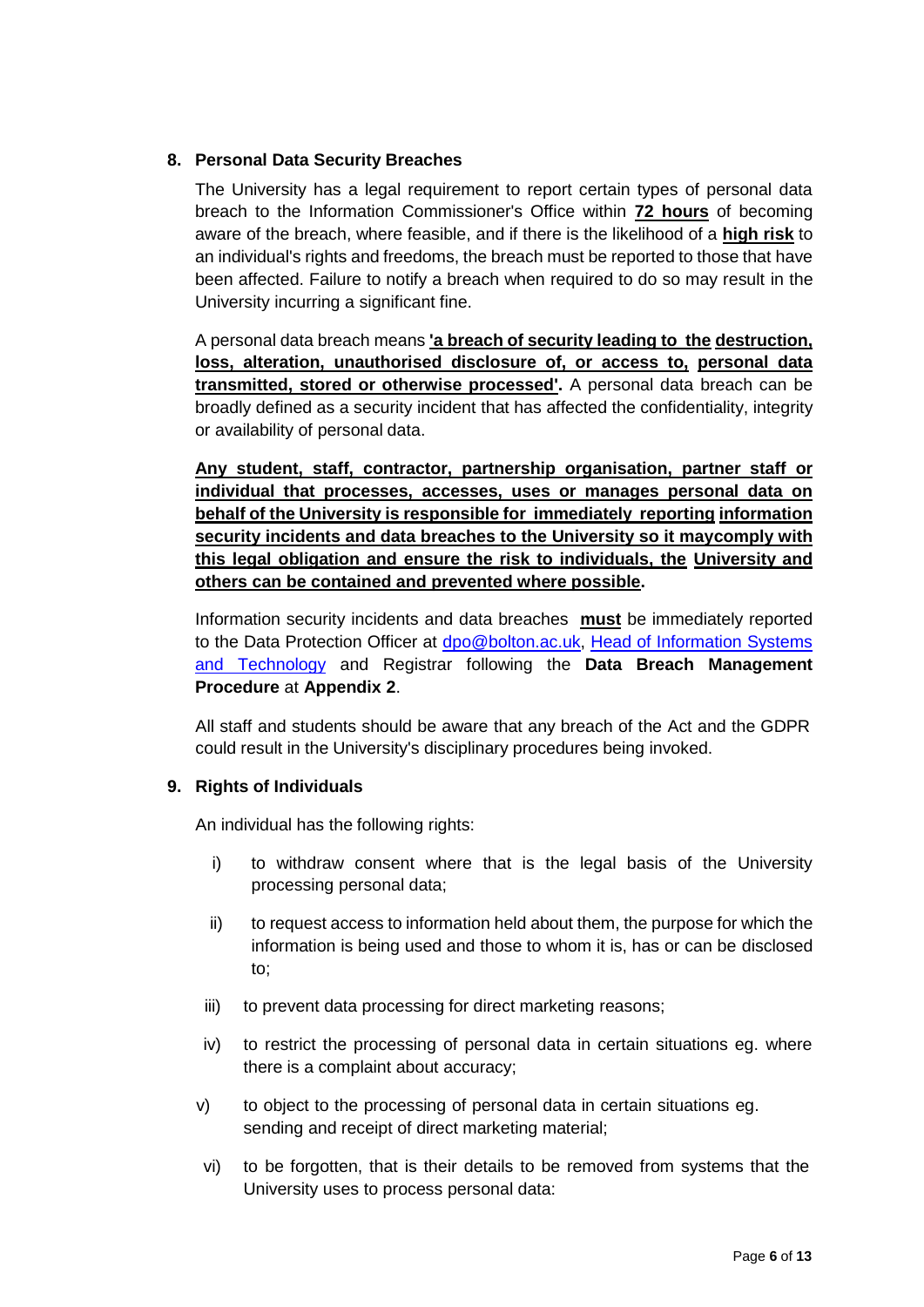- if it is no longer necessary in relation to the purposes for which it was collected or otherwise processed;
- if the legal basis of processing is consent and that consent has been withdrawn and there is no other legal basis on which to process that personal data;
- if the data subject objects to processing where the legal basis is the pursuit of a legitimate interest or public interest and there is no overriding legitimate grounds or interest;
- if the data subject has objected to processing for direct marketing purposes;
- if the processing is unlawful.
- vii) to take action to stop the use of, rectify, erase or dispose of inaccurate information;
- viii) to object to automated decision making and profiling object to decisions made by automated means without human intervention in certain circumstances;
- ix) to be informed about the reasons behind any automatic decision made;
- x) to prevent data processing that is likely to cause distress or damage;
- xi) to seek compensation if they suffer damage as a result of any breach by the Data Controller or Data Processor;
- xii) to ask the Information Commissioner to assess if any personal data processing has not been followed in accordance with the data protection principles; and
- xiii) to data portability obtain a copy of their data in a commonly usedelectronic form in order to provide it to other organisations.

## **10. Access to Personal Data**

Subject to exemptions, any individual who has personal data kept about them at the University has the right to request, in writing, a copy of the information held relating to the individual in electronic format and also in manual filling systems. Any person who wants to exercise this right should in the first instance make a written request to the University, using the University's **Subject Access Request** [Form'.](https://www.bolton.ac.uk/assets/Uploads/Subject-Access-Request-Form-2019-22.pdf)

The University will provide the information free of charge. However, a fee may be charged when a request is manifestly unfounded, excessive or repetitive taking into account the administrative costs of providing the information or the Universitymay refuse to respond to the request. A fee may also be charged for further copies of the same information.

After receipt of a written request, the fee (if applicable) and any information needed as proof of identity of the person making the request, the University will ensure that the individual receives the information within 30 calendar days, unless there is a valid reason for delay or an exemption is applicable.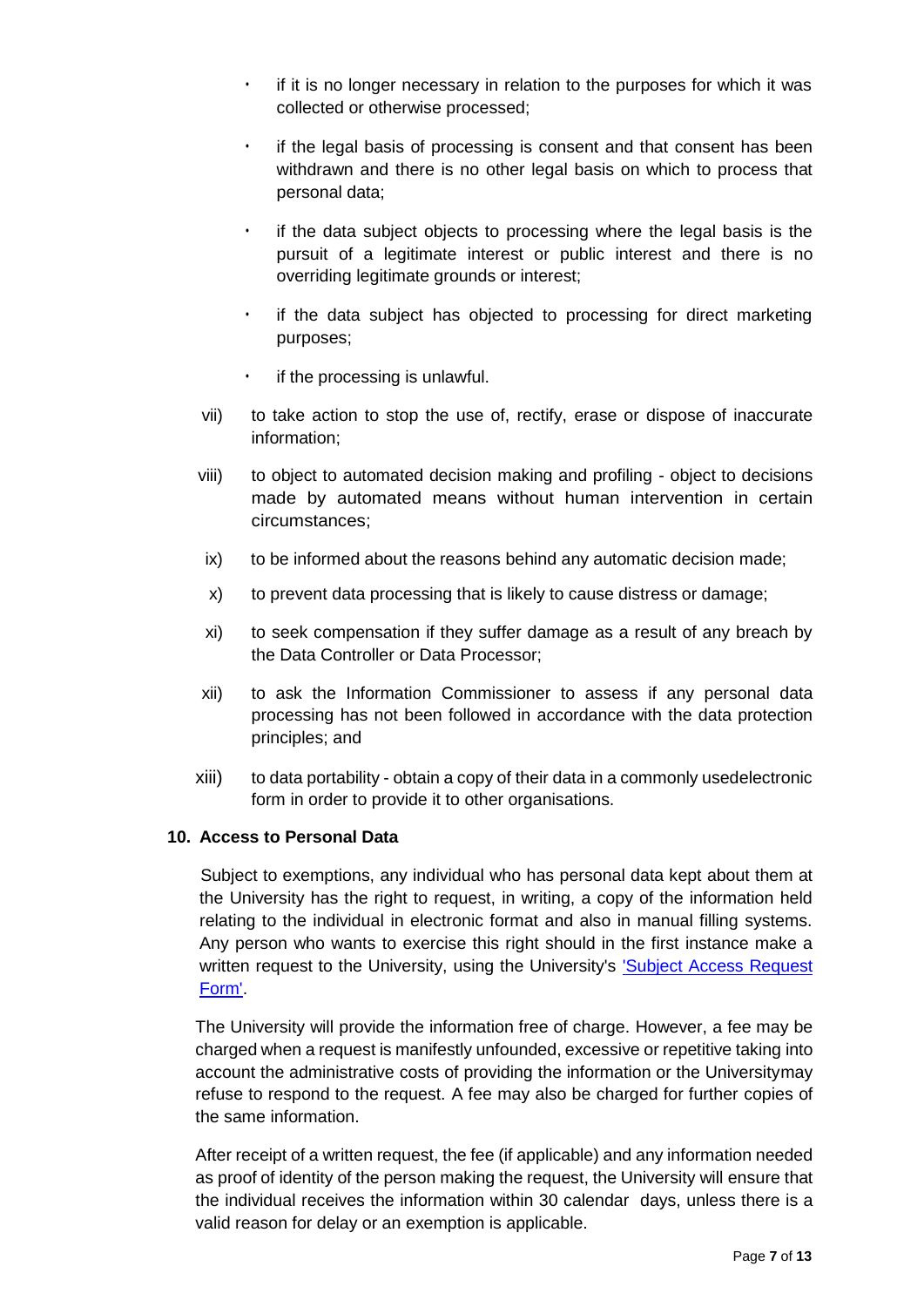An individual can make a subject access request via a third party, including by a solicitor acting on behalf of a client. In these cases and prior to the disclosure of any personal information, the University would need to be satisfied that the third party making the request is entitled to act on behalf of the individual and would require evidence of this entitlement.

Whilst there is no limit to the number of subject access requests an individual can make to any organisation, the University is not obliged to comply with an identical or similar request to one already dealt with, unless a reasonable interval has elapsed between the first request and any subsequent ones.

It is a **criminal offence** to:

• alter, deface, block, erase, destroy or conceal information with the intention of preventing disclosure of the information that a data subject is entitled to receive.

## **11. Direct Marketing (the communication by whatever means of any advertising or marketing material which is directed to individuals)**

The University is subject to certain rules and privacy laws when marketing to applicants, students, alumni and other potential users of University services.

An individual has the right to prevent his/her personal data being processed for direct marketing. An individual can, at any time, give written notice to stop (or not begin) using their personal data for direct marketing. Any individual can exercise this right, and if the University receives a notice then it must comply within a reasonable period.

## **12. Accuracy of Data**

Staff are responsible for:

- i) ensuring that any information they provide to the University relating to their employment is accurate and up to date;
- ii) informing the University of any information changes, eg. change of address; and
- iii) checking the information that the University may send out from time to time giving details of information kept and processed about staff.

Students are responsible for:

i) ensuring that all data provided to the University is accurate and up-to-date by either notifying Student Data Management at [sdmenquiries@bolton.ac.uk](mailto:sdmenquiries@bolton.ac.uk) or updating their student record online with any changes to their address or personal details.

The University cannot be held responsible for any errors unless the member of staff or student has informed the University about them.

## **13. Retention and Disposal of Data**

The University is not permitted to keep personal information of either students or staff for longer than is required for its purpose. However, some data will be kept longer to comply with statutory or funding body requirements.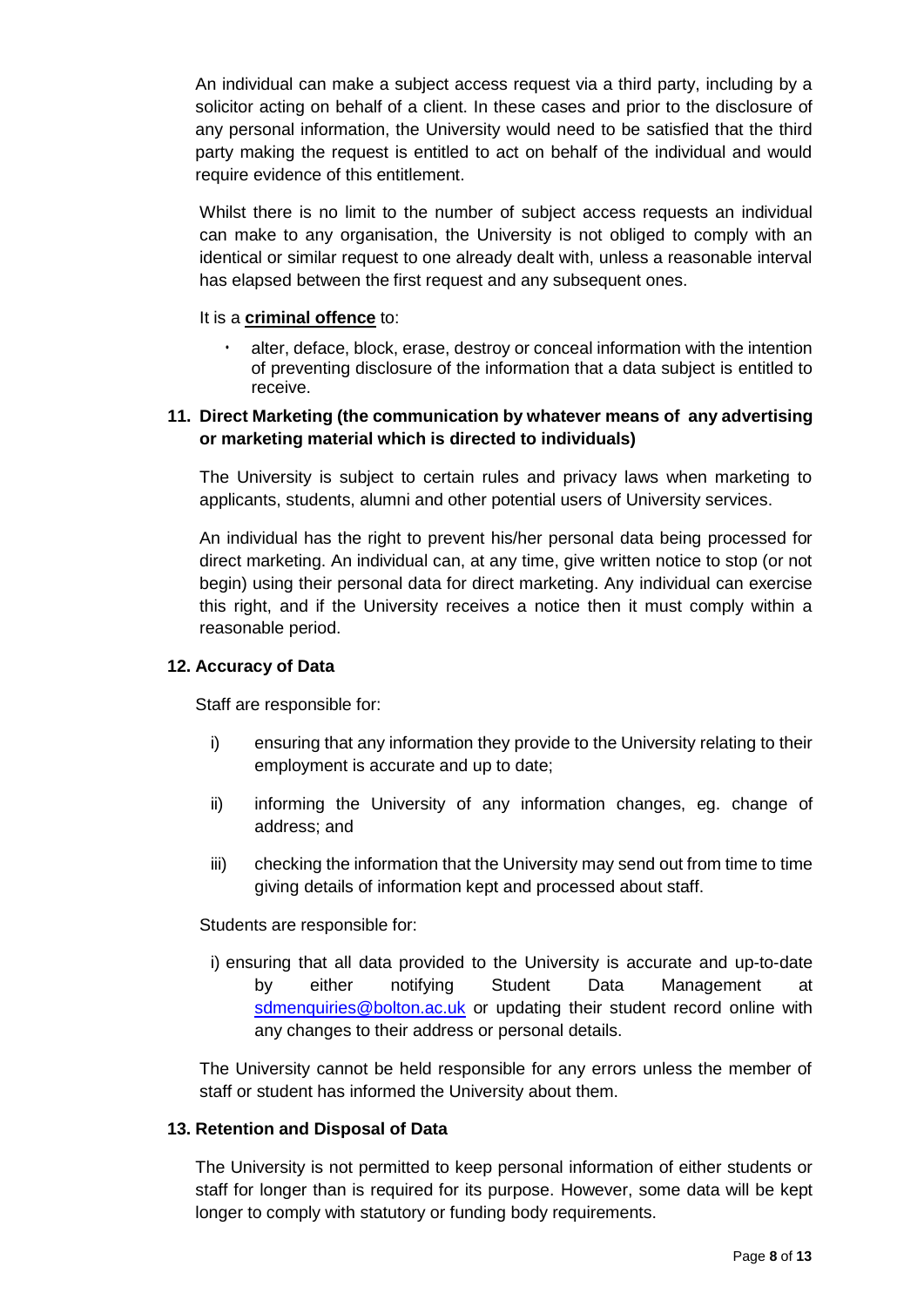Personal and confidential information will be disposed of by means that protect the rights of those individuals ie. shredding, disposal of confidential waste, secure electronic deletion.

Personal data must be kept in accordance with the University's Records Retention and Disposal Policy and Records Retention Schedule, available at:

- Records [Retention](https://www.bolton.ac.uk/assets/Uploads/Records-Retention-and-Disposal-Policy-April-2018.pdf) and Disposal policy
- Records [Retention](https://www.bolton.ac.uk/assets/Uploads/Records-Retention-Schedule-August-2018.pdf) Schedule

#### **14. Complaints**

The University is dedicated to being compliant with the Act and the GDPR. Individuals, any member of staff, applicant or a student wishing to report concerns should, in the first instance, contact the University's Data Protection Officer who will aim to resolve any issue:

Data Protection Officer The University of Bolton Deane Road Bolton BL3 5AB

Email: [dpo@bolton.ac.uk](mailto:dpo@bolton.ac.uk)

If the individual, member of staff or student feels the complaint has not been dealt with to their satisfaction, he/she can formally complain to the Registrar.

The individual also has the right to complain to the Information Commissioner's Office:

Information Commissioner's Office Wycliffe House Water Lane Wilmslow **Cheshire** SK9 5AF Tel: 0303 123 1113 Internet: [www.ico.org.uk](http://www.ico.org.uk/)

#### **OTHER RELATED AND RELEVANT INFORMATION AND REGULATION**

- [Student](https://www.bolton.ac.uk/assets/Uploads/STUDENT-PRIVACY-NOTICE-June-2019-3.pdf) Privacy Notice
- **Staff [Privacy](https://www.bolton.ac.uk/assets/Uploads/STAFF-PRIVACY-NOTICE-Feb-2019-1.pdf) Notice**
- Data Privacy Impact [Assessment](https://www.bolton.ac.uk/assets/Uploads/Data-Privacy-Impact-Assessment-Guidance-Jan-2018.pdf)
- [Data Privacy](https://www.bolton.ac.uk/assets/Uploads/Data-Privacy-by-Design-and-Default-Guidance-June-2019.pdf) by Design and Default Guidance
- [Information](https://www.bolton.ac.uk/assets/Uploads/Information-Security-Policy-2021-22.pdf) Security Policy
- **Internet [Security](https://www.bolton.ac.uk/assets/Uploads/Information-Security-Policy-2021-22.pdf) Policy**
- [Acceptable](https://www.bolton.ac.uk/assets/Uploads/Student-Acceptable-Use-Policy-2021-22.pdf) Use Policy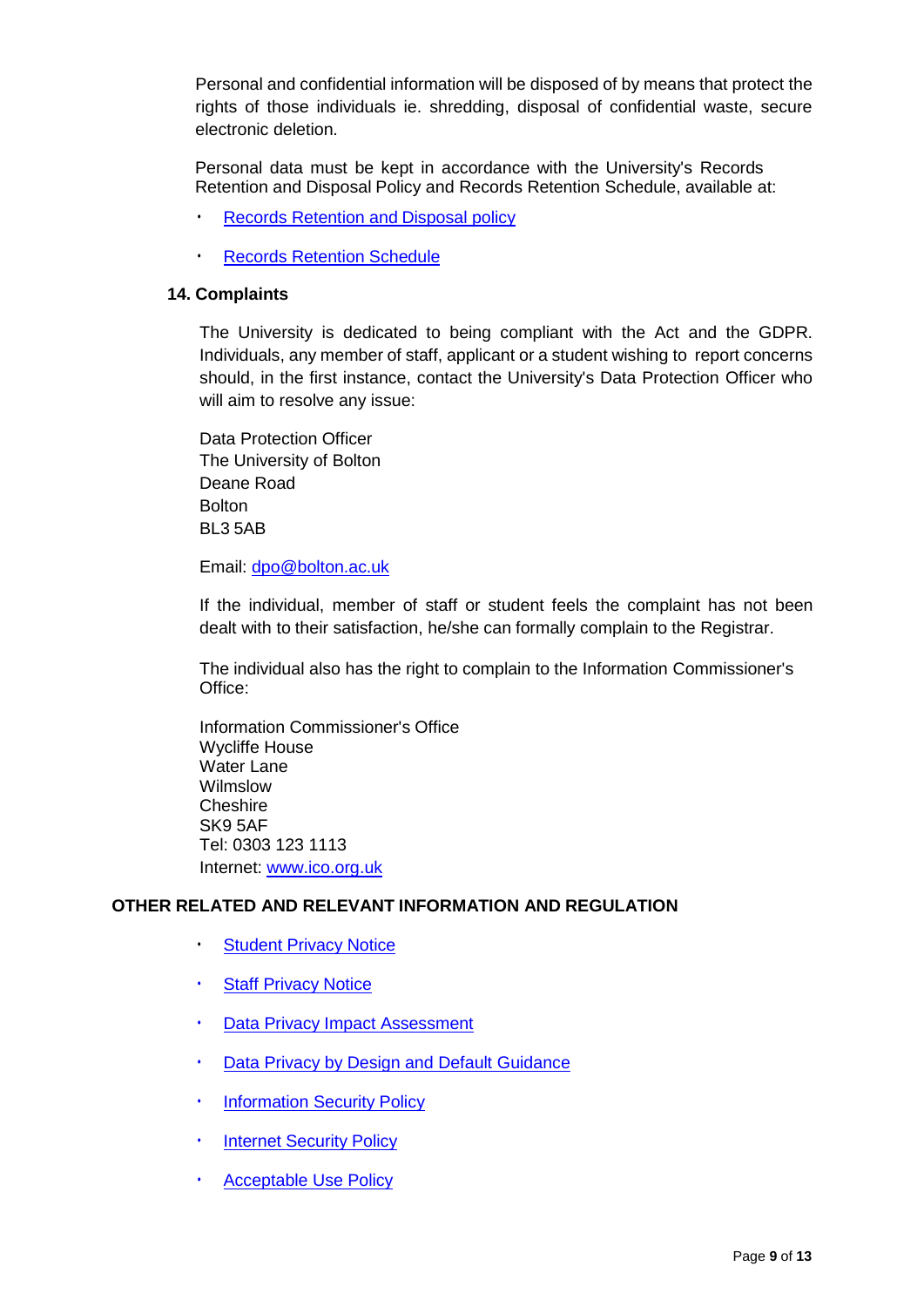- [Guidance](https://www.bolton.ac.uk/assets/Uploads/Regulations-for-the-use-of-Computer-Facilities-2020-21.pdf) on Security with Mobile Devices
- Library Code [of Conduct](https://www.bolton.ac.uk/assets/Uploads/Library-Code-of-Conduct-2021-22.pdf)
- Code of Practice for Ethical [Standards](https://www.bolton.ac.uk/assets/Uploads/Code-of-practice-April-2019.pdf) in Research
- Human Resources Policies and [Procedures](https://www.bolton.ac.uk/staff-area/professional-services/about-hr/hr-a-to-z/)
- Freedom of Information [Act Publication](https://www.bolton.ac.uk/freedom-of-information/) Scheme
- Student Policies, [Procedures and](https://www.bolton.ac.uk/student-policy-zone/student-policy-zone-2021-2022) Regulations
- [Privacy and Electronic Communications Regulations](https://www.bolton.ac.uk/assets/Uploads/UoB-Privacy-Notice-Connect-Dec-2019.pdf)

[This is not an exhaustive list.]

## **LOCATION, ACCESS AND DISSEMINATION OF THE POLICY**

Overall responsibility for the policy implementation rests with the Registrar. However, all staff and/or students are obliged to adhere to, support and implement this policy.

The University reserves the right to change this policy at any time without notice so please check regularly to obtain the latest copy.

For useful information and advice on data protection contact: [www.ico.org.uk](http://www.ico.org.uk/)

The following Officers will be responsible for providing advice to staff and students on the application of the policy to specific cases in the first instance:

- Data Protection Officer
- Data Protection Champions

This policy will be made available on the University website.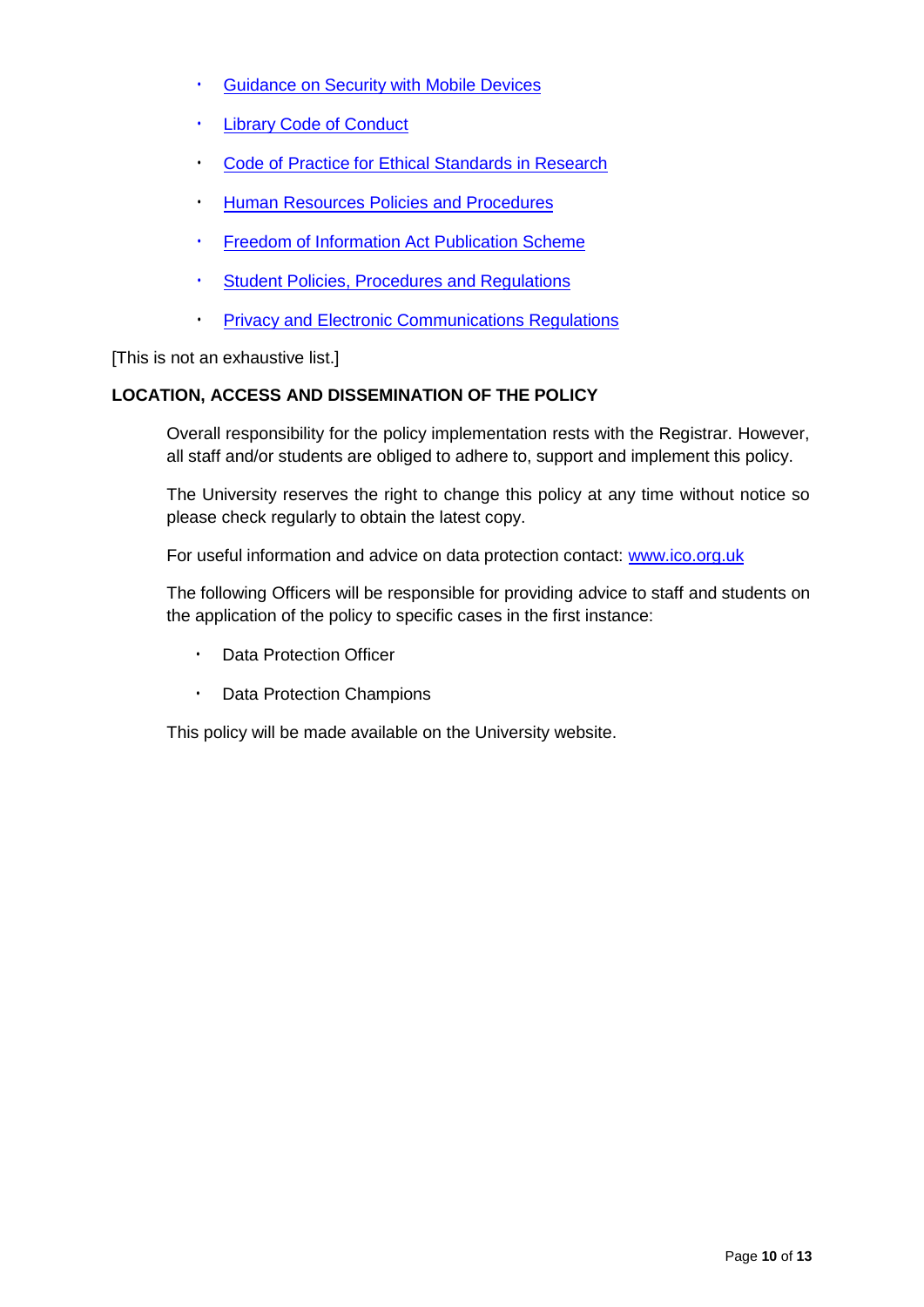| <b>TITLE OF POLICY: Data Protection Policy</b> |                                                           |
|------------------------------------------------|-----------------------------------------------------------|
| Policy Ref                                     | VC/08/2018                                                |
| <b>Version Number</b>                          | 5.0                                                       |
| <b>Version Date</b>                            | <b>June 2018</b>                                          |
| Name of Developer/Reviewer                     | Contracts and Legal Compliance Adviser/DPO (Developer)    |
|                                                | Registrar (Reviewer)                                      |
| Policy Owner (Group/Centre/Unit)               | <b>Vice Chancellor's Office</b>                           |
| responsible<br>Person<br>for                   | Registrar                                                 |
| implementation (postholder)                    | Contracts and Legal Compliance Adviser/DPO                |
| <b>Approving Committee/Board</b>               | <b>Executive Board</b>                                    |
| Date Approved                                  |                                                           |
| <b>Effective from</b>                          |                                                           |
| Dissemination method (eg website)              | Website                                                   |
| <b>Review Frequency</b>                        | As and when required.                                     |
| <b>Reviewing Committee</b>                     | <b>Executive Board</b>                                    |
| Consultation<br>history                        |                                                           |
| (individuals/group consulted<br>and<br>dates)  |                                                           |
| Document History (e.g. rationale for           | Updated to reflect the General Data Protection Regulation |
| and dates of previous amendments)              | and Data Protection Act 2018                              |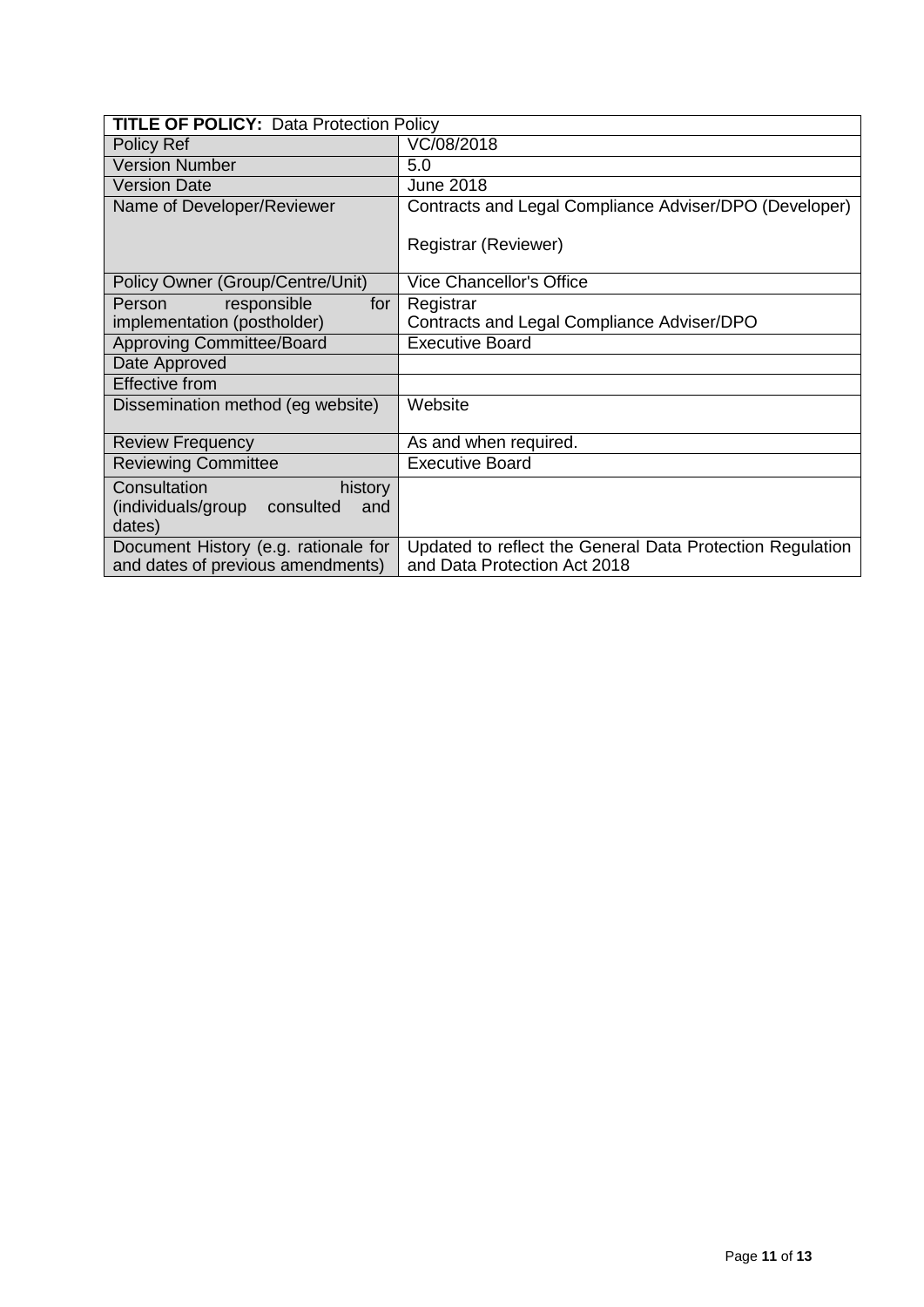# **APPENDIX 1**

Information Classification Guidance

https:/[/www.bolton.ac.uk/wp-content/uploads/2018/04/Information-Classification-](https://www.bolton.ac.uk/assets/Uploads/Information-Classification-Guidance-April-2018.pdf)[Guidance-\\_April-2018.pdf](https://www.bolton.ac.uk/assets/Uploads/Information-Classification-Guidance-April-2018.pdf)